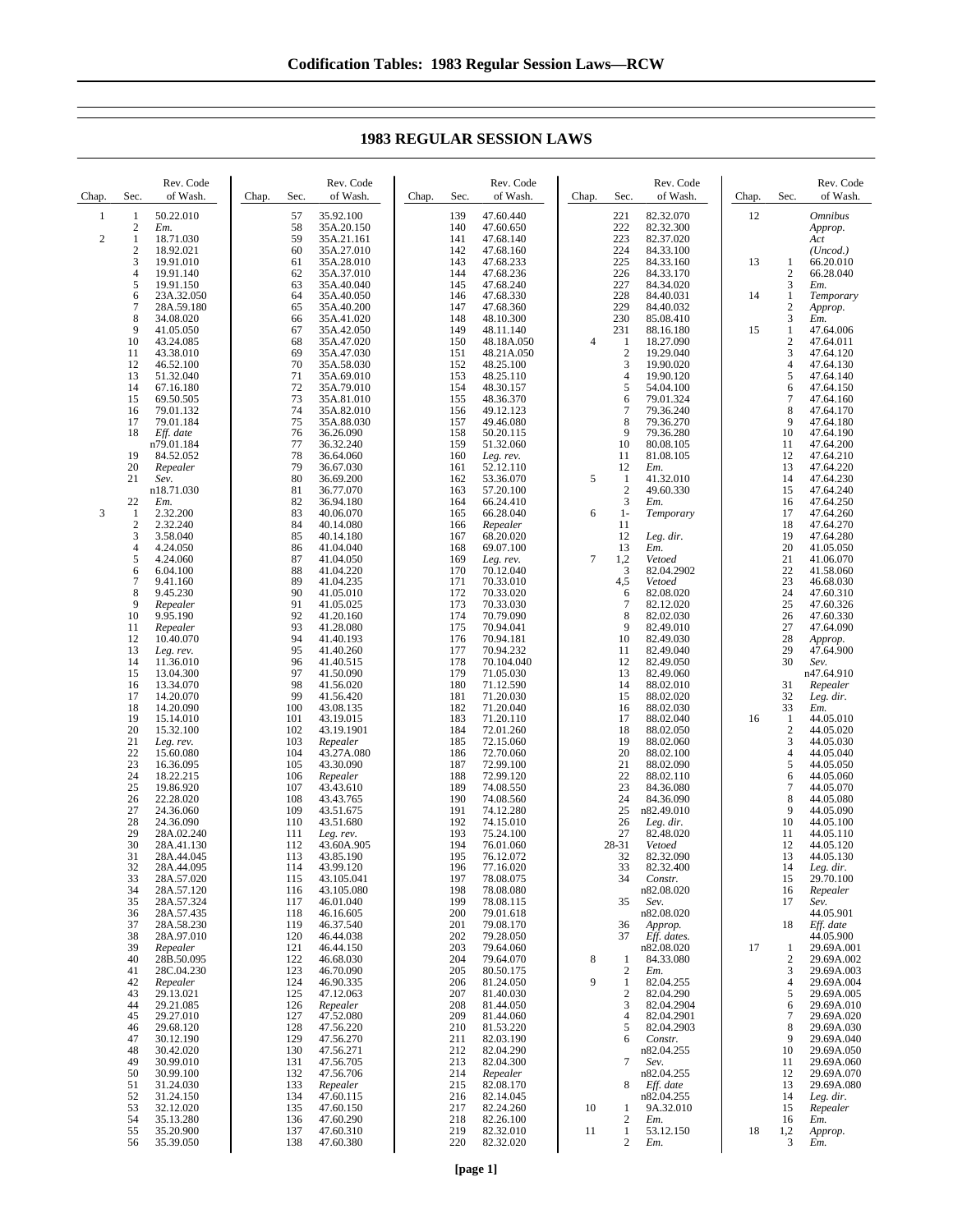**Codification Tables: 1983 Regular Session Laws—RCW**

| Chap.    | Sec.                             | Rev. Code<br>of Wash.    | Chap.    | Rev. Code<br>Sec.<br>of Wash.               | Chap.    | Sec.                                    | Rev. Code<br>of Wash.     | Chap.    | Sec.                           | Rev. Code<br>of Wash.   | Chap.      | Sec.                             | Rev. Code<br>of Wash.    |
|----------|----------------------------------|--------------------------|----------|---------------------------------------------|----------|-----------------------------------------|---------------------------|----------|--------------------------------|-------------------------|------------|----------------------------------|--------------------------|
| 19       | $\mathbf{1}$                     | 36.86.100                |          | 18.35.210<br>15                             |          | 14                                      | 18.78.145                 |          | 15                             | 39.58.108               |            | 7                                | 27.34.070                |
| 20       | $\overline{2}$<br>1              | 47.32.140<br>Intent      |          | 16<br>18.35.105<br>17<br>18.35.220          |          | 15<br>16                                | 18.78.160<br>18.78.170    |          | 16<br>17                       | 39.58.130<br>43.85.190  |            | 8<br>9                           | 27.34.080<br>27.34.090   |
|          | $\overline{2}$                   | n43.01.160<br>43.01.160  |          | 18<br>18.35.240<br>19<br>18.35.230          |          | 17<br>18                                | 18.78.175<br>18.78.165    |          | 18<br>19                       | 43.85.210<br>43.85.230  |            | 10<br>11                         | 27.34.200<br>27.34.210   |
| 21       | 3<br>1                           | 44.04.210                |          | 20<br>18.35.250<br>21                       |          | 19<br>20                                | 18.78.182<br>18.78.155    |          | 20<br>21                       | 43.86A.010              |            | 12<br>13                         | 27.34.220<br>27.34.230   |
|          | 2                                | 51.14.090<br>51.14.095   |          | 18.35.175<br>22<br>18.35.195                |          | 21                                      | Repealer                  |          | 22                             | 56.16.160<br>57.20.160  |            | 14                               | 27.34.240                |
| 22       | $\mathbf{1}$<br>2                | 43.110.010<br>43.88.114  |          | 23<br>Sev.<br>18.35.901                     |          | 22                                      | Sev.<br>n18.78.901        |          | 23<br>24                       | Repealer<br>Sev.        |            | 15<br>16                         | 27.34.250<br>27.34.280   |
|          | 3<br>4                           | 43.131.211<br>43.131.212 |          | 24<br>18.35.205<br>25                       | 56       | $\mathbf{1}$<br>$\overline{\mathbf{c}}$ | 28A.02.201<br>28A.21.088  | 67       |                                | n39.58.010<br>50.04.320 |            | 17<br>18                         | 27.34.270<br>27.34.260   |
|          | 5                                | Eff. date                | 40       | Repealer<br>1<br>19.83.040                  |          | 3                                       | 28A.21.090                | 68       | -1<br>1                        | 46.04.194               |            | 19                               | 27.34.290                |
| 23<br>24 | 1<br>1                           | 28B.16.070<br>53.08.010  |          | 2<br>Sev.<br>n19.83.040                     |          | $\overline{4}$<br>5                     | 28A.21.140<br>28A.48.030  | 69       | 2<br>1                         | 46.44.095<br>41.40.010  |            | 20<br>21                         | 27.53.030<br>Leg. rev.   |
| 25       | -1<br>$\overline{c}$             | 10.77.110<br>10.77.200   | 41<br>42 | 84.34.108<br>1<br>33.08.030<br>1            |          | 6<br>$\overline{7}$                     | 28A.57.255<br>28A.57.290  |          | $\overline{c}$<br>3            | 41.40.450<br>Applic.    |            | 22<br>23                         | 43.131.313<br>43.131.314 |
| 26       | $\mathbf{1}$                     | 46.01.140                |          | 2<br>30.04.020                              |          | 8                                       | 28A.58.150                |          |                                | n41.40.010              |            | 24,25                            | Repealer                 |
|          | 2<br>3                           | 82.12.0251<br>82.44.120  | 43<br>44 | 46.68.115<br>1<br>$\mathbf{1}$<br>32.12.050 |          | 9<br>10                                 | 28A.59.150<br>28A.60.328  | 70       | 1                              | Intent<br>51.41.005     |            | 26<br>27                         | Approp.<br>Eff. date     |
|          | 4<br>5                           | 82.50.520<br>Repealer    |          | 2<br>32.12.090<br>3<br>32.32.495            |          | 11<br>12                                | 28A.67.070<br>28A.70.130  |          | $\overline{2}$<br>3            | 51.32.095<br>51.32.250  | 92         | 1                                | 27.34.910<br>35.58.120   |
| 27       | 1                                | 46.16.006                |          | 4<br>32.32.525                              |          | 13                                      | 28A.70.140                |          | 4                              | Em.                     | 93<br>94   | 1                                | 18.104.120               |
|          | $\overline{\mathbf{c}}$<br>3     | 46.16.290<br>46.16.370   | 45       | 1<br>32.34.010<br>2<br>32.34.020            |          | 14<br>$15-17$                           | 41.32.420<br>Repealer     |          | 5                              | Sev.<br>n51.32.095      |            | 1<br>2                           | 80.62.010<br>80.62.020   |
| 28       | 4<br>1                           | 46.16.565<br>4.56.100    | 46       | 3<br>Leg. dir.<br>1<br>48.31A.005           |          | 18                                      | Sev.<br>n28A.02.201       | 71       | 1<br>$\overline{2}$            | 18.72.380<br>18.72.390  |            | 3<br>4                           | 80.62.030<br>80.62.040   |
| 29       | 2<br>$\mathbf{1}$                | 4.64.030<br>47.01.260    |          | 2<br>48.31A.020<br>3<br>48.31A.030          | 57       | 1<br>$\overline{2}$                     | 56.16.140<br>56.16.135    |          | 3<br>4                         | 18.72.400               |            | 5<br>6                           | 80.62.050<br>80.62.060   |
|          | $\boldsymbol{2}$                 | Em.                      |          | 4<br>48.31A.050                             |          | 3                                       | 57.20.140                 | 72       | 1                              | Leg. dir.<br>46.16.275  |            | 7                                | 80.62.070                |
| 30       | $\mathbf{1}$<br>$\boldsymbol{2}$ | 46.90.200<br>46.90.300   | 47       | 1<br>87.03.825<br>2<br>87.03.828            | 58       | $\overline{4}$<br>$\mathbf{1}$          | 57.20.135<br>41.56.160    | 73       | 1<br>2                         | 9A.44.040<br>Sev.       |            | 8<br>9                           | 80.62.080<br>Exp. date   |
| 31       | 3<br>1                           | Em.<br>4.12.025          |          | 3<br>87.03.840<br>4<br>87.03.831            |          | $\overline{2}$<br>3                     | 41.56.170<br>41.59.150    | 74       | 1                              | n9A.44.040<br>18.27.070 |            | 10                               | 80.62.900<br>Sev.        |
| 32       | 1                                | 23A.28.125               |          | 5<br>87.03.834                              | 59       | $\mathbf{1}$                            | 28A.65.400                |          | $\overline{2}$                 | 18.27.075               |            |                                  | 80.62.910                |
|          | $\boldsymbol{2}$<br>3            | 23A.28.127<br>23A.28.135 |          | 6<br>87.03.837<br>7<br>Sev.                 |          | $\sqrt{2}$<br>3                         | 28A.65.405<br>28A.65.420  |          | 3<br>4                         | Repealer<br>Eff. date   | 95         | 11<br>1                          | Leg. dir.<br>15.24.090   |
|          | 4<br>5                           | 23A.28.250<br>23A.28.141 |          | n87.03.825<br>8<br>Em.                      |          | $\overline{4}$<br>5                     | 28A.65.425<br>28A.65.435  | 75       | 1<br>2                         | 18.15.005<br>Temporary  |            | $\overline{2}$<br>3              | 15.58.070<br>15.58.080   |
|          | 6                                | 23A.32.050               | 48       | 1<br>31.12A.010                             |          | 6                                       | 28A.65.440                |          | 3                              | 18.15.020               |            | 4                                | 15.58.180                |
|          | 7<br>8                           | 23A.32.160<br>23A.32.170 |          | 2<br>31.12A.050<br>3<br>Temporary           |          | $\overline{7}$<br>8                     | 28A.65.445<br>28A.65.450  |          | 4<br>5                         | 18.15.050<br>18.15.051  |            | 5<br>6                           | 15.58.210<br>15.80.520   |
|          | 9<br>10                          | 23A.44.100<br>Constr.    | 49       | 4<br>Em.<br>82.42.010<br>1                  |          | 9<br>10                                 | 28A.65.460<br>28A.65.465  |          | 6<br>7                         | 18.15.060<br>18.15.065  |            | 7<br>8                           | 17.21.170<br>69.04.120   |
|          | 11                               | Em.                      |          | 2<br>82.42.025                              |          | 11                                      | 28A.65.480                |          | 8                              | 18.15.070               | 96         | 1                                | 42.17.090                |
| 33       | -1<br>$\overline{2}$             | 60.08.020<br>60.08.060   |          | 3<br>Eff. date<br>n82.42.010                |          | 12<br>13                                | 28A.65.485<br>28A.58.441  |          | 9<br>10                        | 18.15.080<br>18.15.095  | 97<br>98   | 1<br>1                           | 51.08.180<br>13.04.145   |
| 34<br>35 | 1<br>$\mathbf{1}$                | 43.60A.080<br>48.21.240  | 50       | 72.33.161<br>1<br>2<br>Em.                  |          | 14<br>15                                | 28A.58.0461<br>28A.58.035 |          | 11<br>12                       | 18.15.097<br>18.15.100  |            | 2<br>3                           | 13.04.135<br>28A.58.765  |
|          | $\boldsymbol{2}$<br>3            | 48.44.340<br>48.46.290   | 51       | 1<br>11.36.010<br>2<br>18.100.030           |          | 16<br>17                                | 28A.59.185<br>48.62.030   |          | 13<br>14                       | 18.15.110<br>18.15.130  | 99         | 1<br>2                           | 82.14.200<br>82.14.036   |
|          | 4                                | Sev.                     |          | 3<br>18.100.060                             |          | 18                                      | Repealer                  |          | 15                             | 18.15.210               |            | 3                                | 82.46.021                |
| 36       | 5<br>1                           | Eff. date<br>48.42.010   |          | 4<br>18.100.090<br>5<br>18.100.110          |          | 19                                      | Eff. date<br>n28A.65.400  |          | 16<br>17                       | 18.15.220<br>43.24.085  |            | 4<br>5                           | 35.21.865<br>35.21.870   |
|          | 2<br>3                           | 48.42.020<br>48.42.030   |          | 6<br>18.100.130<br>7<br>18.100.065          |          | 20                                      | Sev.<br>n28A.65.400       |          | 18,19<br>20                    | Repealer<br>Em.         |            | 6<br>7                           | 35.21.706<br>35.21.710   |
|          | 4                                | 48.42.040                |          | 8<br>18.100.114                             | 60       | 1                                       | 72.33.125                 |          | 21                             | Sev.                    |            | 8                                | Repealer                 |
|          | 5<br>6                           | 48.42.050<br>Leg. dir.   |          | 9<br>18.100.134<br>10<br>18.100.116         |          | 2<br>3                                  | 72.33.165<br>Em.          | 76       | $\mathbf{1}$                   | 18.15.901<br>36.93.100  |            | 9<br>10                          | Em.<br>Sev.              |
| 37       | 1<br>2                           | 31.12.160<br>31.12.180   |          | 18.100.118<br>11<br>12<br>18.100.095        | 61       | $\mathbf{1}$<br>$\overline{2}$          | 35.61.100<br>35.61.160    | 77       | 1<br>$\overline{c}$            | 46.01.140<br>82.12.045  | 100<br>101 | 1<br>1                           | 18.100.050<br>54.04.035  |
|          | 3<br>4                           | 31.12.240<br>31.12.325   | 52       | 13<br>Repealer<br>44.28.010<br>1            | 62       | $1 - 5$                                 | Failed to<br>become law   | 78<br>79 | $\mathbf{1}$<br>1              | 82.38.100               | 102        | 1<br>2                           | 18.92.015<br>18.92.030   |
|          | 5                                | 31.12.330                |          | $\sqrt{2}$<br>1.08.025                      |          |                                         | by reason of              | 80       | 1                              | 47.17.085<br>46.61.024  |            | 3                                | 18.92.033                |
|          | 6<br>7                           | 31.12.500<br>31.12.505   |          | 3<br>41.56.410<br>41.56.415<br>4            |          |                                         | the rejection<br>of 1983  | 81       | 1<br>$\overline{2}$            | 43.43.120<br>43.43.130  |            | 4<br>5                           | 18.92.040<br>18.92.125   |
|          | 8<br>9                           | 31.12.510<br>31.12.515   |          | 5<br>41.56.420<br>43.63A.130<br>6           | 63       | 1                                       | SJR #112<br>48.44.145     |          | 3<br>4                         | 41.40.530<br>Eff. date  |            | 6<br>$\overline{7}$              | 18.92.140<br>18.92.145   |
|          | 10                               | 31.12.520                |          | $7-10$<br>Repealer                          |          | $\overline{c}$                          | 48.46.120                 |          |                                | n43.43.120              |            | 8                                | 18.92.160                |
|          | 11<br>12                         | 31.12.525<br>31.12.530   | 53       | 43.105.043<br>11<br>34.04.210<br>1          | 64<br>65 | $\mathbf{1}$<br>$\mathbf{1}$            | 53.08.080<br>36.57A.010   | 82       | 1<br>2                         | 47.74.010<br>47.74.020  |            | 9<br>10                          | 18.92.180<br>Repealer    |
|          | 13<br>14                         | 31.12.480<br>Em.         | 54       | 1<br>41.60.010<br>2<br>41.60.015            |          | $\sqrt{2}$<br>3                         | 36.57A.040<br>36.57A.050  | 83<br>84 | 1<br>1                         | 28A.67.070<br>40.14.020 | 103        | 1<br>$\boldsymbol{2}$            | 35.21.275<br>36.75.255   |
| 38       | -1                               | 56.08.070<br>57.08.050   |          | 3<br>41.60.050<br>4                         |          | $\overline{4}$<br>$\sqrt{5}$            | 36.57A.055<br>36.57A.140  | 85<br>86 | 1                              | 48.05.250<br>51.41.030  | 104        | 1<br>$\overline{c}$              | 28B.15.730               |
| 39       | $\overline{\mathbf{c}}$<br>1     | 18.35.010                |          | Approp.<br>5<br>Em.                         | 66       | $\mathbf{1}$                            | 28A.58.440                |          | $\mathbf{1}$<br>$\overline{c}$ | 51.41.040               | 105        | 1                                | 28B.15.736<br>Temporary  |
|          | $\mathbf{2}$<br>3                | 18.35.020<br>18.35.030   | 55       | 18.78.005<br>1<br>2<br>18.78.010            |          | $\overline{c}$<br>3                     | 35A.40.050<br>39.58.010   |          | 3<br>4                         | 51.41.060<br>Em.        | 106        | $\boldsymbol{2}$<br>$\mathbf{1}$ | Em.<br>48.46.020         |
|          | $\overline{4}$<br>5              | 18.35.040<br>18.35.050   |          | 3<br>18.78.020<br>4<br>18.78.030            |          | $\overline{4}$<br>5                     | 39.58.045<br>39.58.020    | 87<br>88 | 1<br>-1                        | 35.21.777<br>56.04.065  |            | 2<br>3                           | 48.46.030<br>48.46.040   |
|          | 6                                | 18.35.060                |          | 5<br>18.78.040                              |          | 6                                       | 39.58.030                 | 89       | 1                              | 19.92.100               |            | 4                                | 48.46.060                |
|          | 7<br>8                           | 18.35.090<br>18.35.100   |          | 18.78.050<br>6<br>$\tau$<br>18.78.055       |          | $\tau$<br>8                             | 39.58.040<br>39.58.050    | 90       | 2<br>1                         | 19.92.110<br>Repealer   |            | 5<br>6                           | 48.46.070<br>48.46.080   |
|          | 9<br>10                          | 18.35.110<br>18.35.120   |          | 8<br>18.78.060<br>9<br>18.78.070            |          | 9<br>10                                 | 39.58.060<br>39.58.065    | 91       | 1<br>$\overline{c}$            | 27.34.010<br>27.34.020  |            | 7<br>8                           | 48.46.170<br>48.46.300   |
|          | 11                               | 18.35.140                |          | 10<br>18.78.090                             |          | 11                                      | 39.58.080                 |          | 3                              | 27.34.030               |            | 9<br>10                          | 48.46.310                |
|          | 12<br>13                         | 18.35.150<br>18.35.161   |          | 11<br>18.78.100<br>18.78.110<br>12          |          | 12<br>13                                | 39.58.100<br>39.58.103    |          | 4<br>5                         | 27.34.040<br>27.34.050  |            | 11                               | 48.46.320<br>48.46.330   |
|          | 14                               | 18.35.190                |          | 13<br>18.78.135                             |          | 14                                      | 39.58.105                 |          | 6                              | 27.34.060               |            | 12                               | 48.46.340                |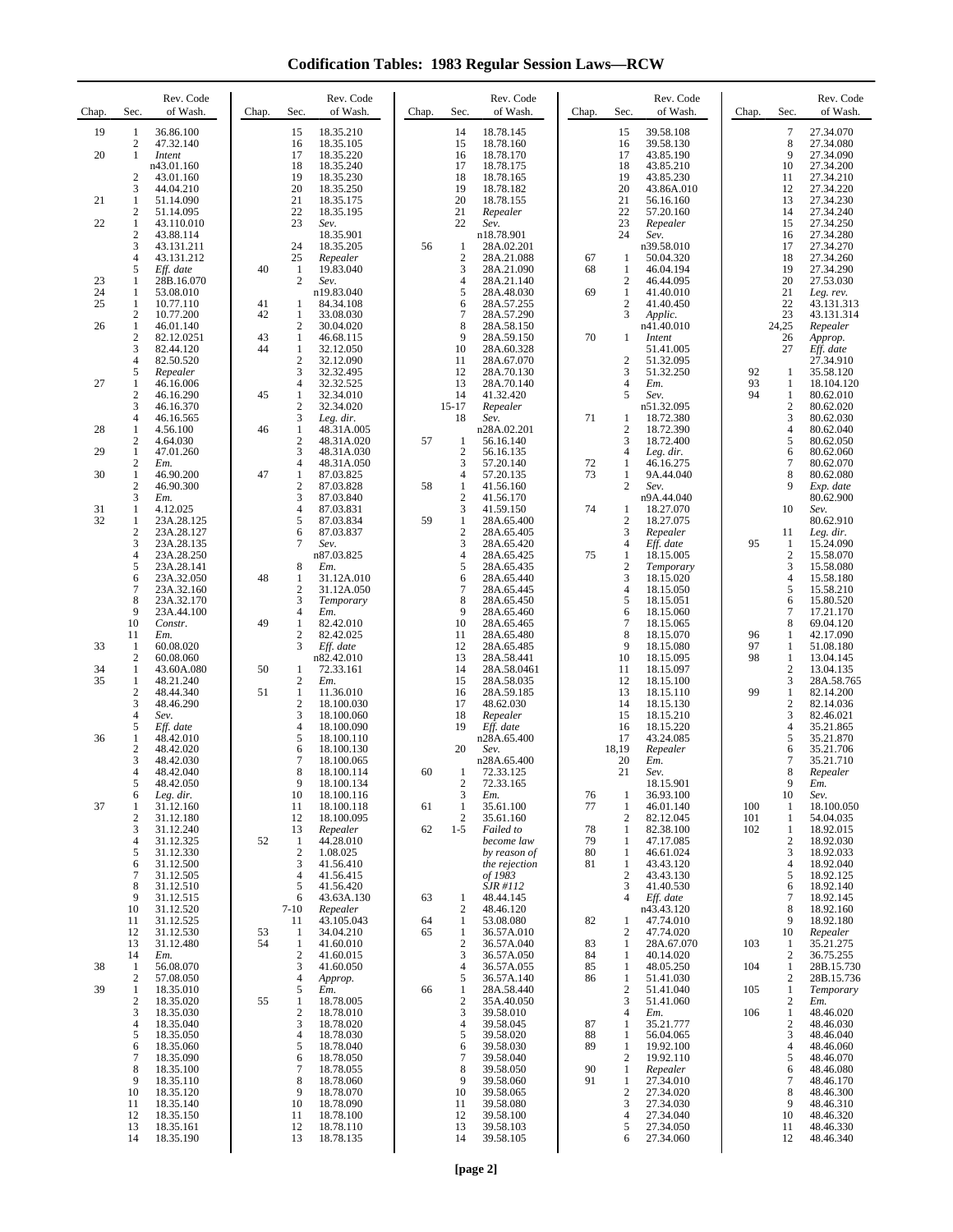**Codification Tables: 1983 Regular Session Laws—RCW**

| Chap.      | Sec.                           | Rev. Code<br>of Wash.    | Chap. | Sec.                         | Rev. Code<br>of Wash.    | Chap.      | Sec.                                    | Rev. Code<br>of Wash.     | Chap.      | Rev. Code<br>of Wash.<br>Sec.                     | Chap.      | Sec.                                    | Rev. Code<br>of Wash.    |
|------------|--------------------------------|--------------------------|-------|------------------------------|--------------------------|------------|-----------------------------------------|---------------------------|------------|---------------------------------------------------|------------|-----------------------------------------|--------------------------|
|            | 13<br>14                       | 48.46.350<br>48.46.360   |       | 9<br>10                      | 43.21C.300<br>Repealer   |            | 12<br>13                                | 18.106.240<br>18.106.250  | 146        | 4<br>Leg. dir.<br>1<br>35.21.775                  |            | 10<br>11                                | 43.180.100<br>43.180.110 |
|            | 15                             | 48.46.370                |       | 11                           | Leg. rev.                |            | 14                                      | 18.106.230                |            | $\overline{c}$<br>Temporary                       |            | 12                                      | 43.180.120               |
|            | 16<br>17                       | 48.46.380<br>48.46.390   |       | 12<br>13                     | Leg. rev.<br>Leg. rev.   |            | 15<br>16                                | 18.106.260<br>18.106.270  | 147        | 1<br>4.56.110<br>$\overline{c}$<br>4.56.115       |            | 13<br>14                                | 43.180.130<br>43.180.140 |
|            | 18<br>19                       | 48.46.400<br>48.46.410   |       | 14<br>15                     | 43.21C.911<br>Applic.    |            | 17<br>18                                | 18.106.125<br>Leg. dir.   |            | 3<br>Applic.<br>n4.56.110                         |            | 15<br>16                                | 43.180.150<br>43.180.160 |
|            | 20<br>21                       | 48.46.420<br>48.46.430   |       | 16                           | 43.21C.912<br>Sev.       |            | 19,20<br>21                             | Repealer<br>Eff. date     | 148<br>149 | 1<br>69.54.120<br>4.24.290<br>1                   |            | 17<br>18                                | 43.180.170<br>43.180.180 |
|            | 22<br>23                       | 24.03.015<br>41.26.150   |       | 17                           | 43.21C.913<br>Eff. dates | 125        | 1                                       | n18.106.020<br>28A.58.107 | 150        | $\overline{c}$<br>7.70.040<br>1<br>46.61.515      |            | 19<br>20                                | 43.180.190<br>43.180.200 |
|            | 24<br>25                       | 48.21.200<br>Repealer    | 118   | 1                            | 43.21C.914<br>9A.44.040  | 126        | 1<br>$\overline{2}$                     | 35.72.010<br>35.72.020    | 151        | 2<br>46.61.516<br>1<br>36.57A.130                 |            | 21<br>22                                | 43.180.900<br>43.180.210 |
| 107<br>108 | 1<br>1                         | 19.16.250<br>82.08.0255  | 119   | $\overline{\mathbf{c}}$<br>1 | 9A.44.050<br>43.117.010  |            | 3<br>$\overline{4}$                     | 35.72.030<br>35.72.040    | 152        | 1<br>4.18.010<br>$\overline{c}$<br>4.18.020       |            | 23                                      | Constr.<br>43.180.901    |
|            | $\boldsymbol{2}$<br>3          | 82.12.0256<br>82.36.285  |       | $\overline{c}$<br>3          | 43.117.910<br>43.131.215 | 127        | 5<br>1                                  | Leg. dir.<br>4.84.185     |            | 3<br>4.18.030<br>4<br>4.18.040                    |            | 24<br>25                                | 43.180.902<br>82.04.408  |
| 109        | 4<br>1                         | 82.38.080<br>43.21C.038  |       | $\overline{4}$<br>5          | 43.131.216<br>Eff. date  | 128        | $\overline{\mathbf{c}}$<br>$\mathbf{1}$ | Temporary<br>35A.12.010   |            | Applic.<br>5<br>4.18.901                          |            | 26<br>27                                | 84.36.135<br>42.17.240   |
|            | 2<br>3                         | 28A.58.031<br>28A.58.032 | 120   | 1                            | n43.117.010<br>39.19.010 | 129        | $\mathbf{2}$<br>1                       | 35A.13.010<br>36.32.200   |            | 6<br>Constr.<br>4.18.902                          |            | 28<br>29                                | 4.92.040<br>43.21C.230   |
| 110        | 1                              | 29.10.090                |       | 2<br>3                       | 39.19.020                | 130        | 1<br>$\overline{c}$                     | 36.83.010                 |            | 7<br>Short t.                                     |            | 30                                      | Leg. dir.                |
| 111<br>112 | 1<br>1                         | 51.32.260<br>18.71.200   |       | 4                            | 39.19.030<br>39.19.040   |            | 3                                       | 36.83.020<br>36.83.030    |            | 4.18.900<br>8<br>Sev.                             |            | 31                                      | Sev.<br>43.180.903       |
|            | $\overline{c}$<br>3            | 18.71.205<br>18.71.210   |       | 5<br>6                       | 39.19.050<br>39.19.060   |            | $\overline{4}$<br>5                     | 36.83.040<br>36.83.050    |            | 4.18.903<br>9<br>4.18.904                         |            | 32                                      | Eff. dates<br>43.180.904 |
|            | 4<br>5                         | 18.71.215<br>18.73.030   |       | $\overline{7}$<br>8          | 39.19.070<br>39.19.080   |            | 6<br>7                                  | 36.83.060<br>36.83.070    | 153        | 10<br>Leg. dir.<br>79.92.110<br>1                 | 162<br>163 | 1<br>1                                  | 9.95.390<br>9.94A.030    |
|            | 6<br>$\tau$                    | 18.73.205<br>18.73.077   |       | 9<br>10                      | 39.19.090<br>28B.10.023  |            | 8<br>9                                  | 36.83.080<br>36.83.090    |            | 2<br>Eff. date<br>n79.92.110                      |            | $\overline{c}$<br>3                     | 9.94A.120<br>9.94A.125   |
| 113        | 8<br>1                         | 18.73.073<br>48.20.395   |       | 11<br>12                     | 39.04.160<br>39.29.050   |            | 10<br>11                                | 36.83.900<br>84.52.052    | 154        | 1<br>48.44.299<br>2<br>48.44.300                  |            | 4<br>5                                  | 9.94A.160<br>Temporary   |
|            | $\boldsymbol{2}$<br>3          | 48.21.230<br>48.44.330   |       | 13<br>14                     | 43.19.536<br>41.06.082   | 131        | 12<br>1                                 | Leg. dir.<br>47.17.755    |            | 3<br>48.44.010<br>48.44.220<br>4                  |            | 6<br>7                                  | n9.94A.010<br>Eff.date   |
| 114        | 4<br>1                         | 48.46.280<br>9.04.090    |       | 15<br>16                     | 47.28.030<br>47.28.050   | 132<br>133 | 1<br>1                                  | 82.04.280<br>47.60.680    |            | 5<br>48.44.225<br>6<br>Sev.                       | 164        | 1                                       | n9.94A.120<br>46.61.520  |
|            | $\overline{c}$                 | Vetoed<br>Em.            |       | 17<br>18                     | 47.28.090<br>Sev.        |            | $\mathbf{2}$<br>3                       | 47.60.690<br>47.60.700    | 155        | n48.44.299<br>42.30.020<br>1                      |            | $\overline{c}$<br>3                     | 46.61.522<br>Vetoed      |
| 115        | 1<br>$\mathbf{2}$              | 9.94A.300<br>9.94A.310   |       | 19                           | 39.19.920<br>39.19.900   |            | 4<br>5                                  | 47.60.710<br>47.60.720    |            | 2<br>42.30.070<br>3<br>42.30.110                  |            | $\overline{4}$<br>5                     | 46.20.391<br>46.21.010   |
|            | 3<br>4                         | 9.94A.320<br>9.94A.330   |       | 20<br>21                     | Leg. dir.<br>Eff. date   |            | 6<br>7                                  | 47.60.730<br>47.60.740    | 156        | 1<br>3.66.067<br>$\overline{2}$<br>3.66.068       |            | 6<br>$\tau$                             | 46.63.020<br>46.65.020   |
|            | 5<br>6                         | 9.94A.340<br>9.94A.350   | 121   | 1                            | 39.19.910<br>58.17.020   |            | 8<br>9                                  | 47.60.750<br>47.60.760    |            | 3<br>3.66.069<br>9.95.210<br>4                    |            | 8<br>9                                  | 46.72.100<br>9.94A.030   |
|            | 7<br>8                         | 9.94A.360<br>9.94A.370   |       | $\overline{2}$<br>3          | 58.17.040<br>58.17.140   |            | 10<br>11                                | 42.17.310<br>Leg. dir.    |            | 5<br>3.50.320<br>3.50.330<br>6                    | 165        | $\mathbf{1}$<br>$\overline{\mathbf{c}}$ | 46.20.308<br>46.20.308   |
|            | 9<br>10                        | 9.94A.380<br>9.94A.390   |       | $\overline{4}$<br>5          | 58.17.150<br>58.17.180   |            | 12<br>13                                | Repealer<br>Em.           |            | 7<br>3.50.340<br>8<br>35.20.255                   |            | 3<br>$\overline{4}$                     | 46.20.600<br>46.20.610   |
|            | 11<br>12                       | 9.94A.400<br>9.94A.410   | 122   | 1<br>$\overline{2}$          | 10.77.010<br>10.77.163   | 134        | -1                                      | Intent<br>19.27.410       | 157        | 9<br>Em.<br>1<br>30.04.235                        |            | 5<br>6                                  | 46.20.620<br>46.20.630   |
|            | 13<br>14                       | 9.94A.420<br>9.94A.430   |       | 3<br>$\overline{4}$          | 10.77.165<br>Em.         |            | $\overline{2}$<br>3                     | 19.27.420<br>19.27.430    |            | $\overline{2}$<br>30.04.112<br>3<br>30.04.060     |            | $\tau$<br>8                             | 46.20.640<br>46.20.650   |
|            | 15<br>16                       | 9.94A.440<br>9.94A.450   | 123   | 1<br>$\overline{c}$          | 70.87.010<br>70.87.020   |            | 4<br>5                                  | 19.27.440<br>19.27.450    |            | 30.04.110<br>4<br>5<br>30.04.128                  |            | 9<br>10                                 | 46.20.660<br>46.20.670   |
|            | 17<br>18                       | 9.94A.460<br>Leg. dir.   |       | 3<br>$\overline{4}$          | 70.87.030<br>70.87.040   |            | 6<br>7                                  | 19.27.460<br>Leg. dir.    |            | 30.04.140<br>6<br>$\overline{7}$<br>30.04.160     |            | 11<br>12                                | 46.20.680<br>46.20.690   |
| 116        | 1<br>$\overline{2}$            | 18.74.005<br>18.74.010   |       | 6                            | 70.87.050<br>70.87.060   | 135        | $\overline{2}$                          | 14.20.020<br>14.20.070    |            | 8<br>30.04.215<br>9<br>30.04.230                  |            | 13<br>14                                | 46.04.480<br>46.04.480   |
|            | 3<br>4                         | 18.74.020<br>18.74.023   |       | $\overline{7}$<br>8          | 70.87.070<br>70.87.080   | 136        | 3<br>1                                  | 14.20.090<br>29.36.075    |            | 10<br>Repealer<br>Vetoed<br>11                    |            | 15<br>16                                | 46.20.285<br>46.20.285   |
|            | 5                              | 18.74.027<br>18.74.030   |       | 9<br>10                      | 70.87.090<br>70.87.125   | 137        | 1<br>$\mathbf{2}$                       | 19.114.010<br>19.114.020  |            | 12<br>Sev.<br>n30.04.060                          |            | 17<br>18                                | 46.20.311<br>46.20.311   |
|            | 6<br>7                         | 18.74.035                |       | 11                           | 70.87.100                |            | 3                                       | 19.114.030                |            | Em.<br>13                                         |            | 19                                      | 46.68.055                |
|            | 8<br>9                         | 18.74.040<br>18.74.050   |       | 12<br>13                     | 70.87.110<br>70.87.120   |            | 4<br>5                                  | Leg. dir.<br>Sev.         | 158        | 63.10.010<br>1<br>$\boldsymbol{2}$<br>63.10.020   |            | 20<br>21                                | 46.68.062<br>46.61.515   |
|            | 10<br>11                       | 18.74.060<br>18.74.065   |       | 14<br>15                     | 70.87.140<br>70.87.145   | 138        | 1                                       | 19.114.900<br>90.58.550   |            | 3<br>63.10.030<br>63.10.040<br>4                  |            | 22<br>23                                | 46.20.700<br>46.20.391   |
|            | 12<br>13                       | 18.74.070<br>18.74.080   |       | 16<br>17                     | 70.87.170<br>70.87.180   |            | $\boldsymbol{2}$<br>3                   | 90.58.560<br>90.58.220    |            | 5<br>63.10.050<br>19.52.010<br>6                  |            | 24<br>25                                | 46.20.391<br>46.20.393   |
|            | 14<br>15                       | 18.74.084<br>18.74.082   |       | 18<br>19                     | 70.87.185<br>70.87.034   |            | $\overline{4}$                          | Sev.<br>90.58.911         |            | 7<br>63.14.010<br>63.10.060<br>8                  |            | 26<br>27                                | 46.20.394<br>46.61.517   |
|            | 16<br>17                       | 18.74.086<br>18.74.088   |       | 20<br>21                     | 70.87.036<br>70.87.190   | 139<br>140 | 1<br>1                                  | 46.10.220<br>8.04.092     |            | 9<br>Sev.<br>63.10.900                            |            | 28<br>29                                | 46.61.519<br>66.44.240   |
|            | 18<br>19                       | 18.74.090<br>18.74.095   |       | 22<br>23                     | 70.87.200<br>70.87.205   | 141        | $\mathbf{2}$<br>$\mathbf{1}$            | 47.12.044<br>43.19.1906   |            | 10<br>Leg. dir.<br>11<br>Em.                      |            | 30<br>31                                | 66.44.250<br>2.56.110    |
|            | 20<br>21                       | 18.74.100<br>18.74.120   |       | 24<br>25                     | 70.87.900<br>Repealer    | 142        | 1<br>$\mathbf{2}$                       | 46.52.090<br>46.79.010    | 159        | $\mathbf{1}$<br>Repealer<br>$\overline{c}$<br>Em. |            | 32<br>33                                | 3.66.070<br>46.61.5151   |
|            | 22<br>23                       | 18.74.130<br>Repealer    | 124   | 26<br>-1                     | Leg. dir.<br>18.106.010  |            | 3<br>4                                  | 46.79.020<br>46.79.050    | 160        | 66.08.050<br>1<br>2<br>66.08.026                  |            | 34<br>35                                | 70.48.020<br>70.48.370   |
|            | 24                             | Sev.<br>18.74.911        |       | $\overline{c}$<br>3          | 18.106.050<br>18.106.070 |            | 5<br>6                                  | 46.79.070<br>46.79.090    | 161        | 3<br>66.24.010<br>43.180.010<br>1                 |            | 36<br>37                                | 70.48.380<br>70.48.180   |
| 117        | $\mathbf{1}$<br>$\overline{2}$ | 43.21C.031<br>43.21C.037 |       | 4<br>5                       | 18.106.020<br>18.106.025 |            | 7<br>8                                  | 46.79.110<br>46.79.120    |            | 43.180.020<br>2<br>3<br>43.180.030                |            | 38<br>39                                | 70.48.190<br>70.48.210   |
|            | 3<br>4                         | 43.21C.060<br>43.21C.075 |       | 6<br>$\overline{7}$          | 18.106.170<br>18.106.180 | 143        | 9<br>1                                  | 46.80.150<br>29.34.085    |            | 43.180.040<br>4<br>5<br>43.180.050                |            | 40<br>41                                | 35.21.165<br>36.32.127   |
|            | 5<br>6                         | 43.21C.095<br>43.21C.170 |       | 8<br>9                       | 18.106.200<br>18.106.190 | 144<br>145 | 1<br>1                                  | 43.43.020<br>71.30.010    |            | 43.180.060<br>6<br>43.180.070<br>7                |            | 42<br>43                                | 43.59.140<br>Temporary   |
|            | 7<br>8                         | 43.21C.110<br>43.21C.120 |       | 10<br>11                     | 18.106.210<br>18.106.220 |            | $\boldsymbol{2}$<br>3                   | 71.30.020<br>71.30.030    |            | 8<br>43.180.080<br>43.180.090<br>9                |            | 44<br>45                                | n46.20.308<br>10.05.120  |
|            |                                |                          |       |                              |                          |            |                                         |                           |            |                                                   |            |                                         |                          |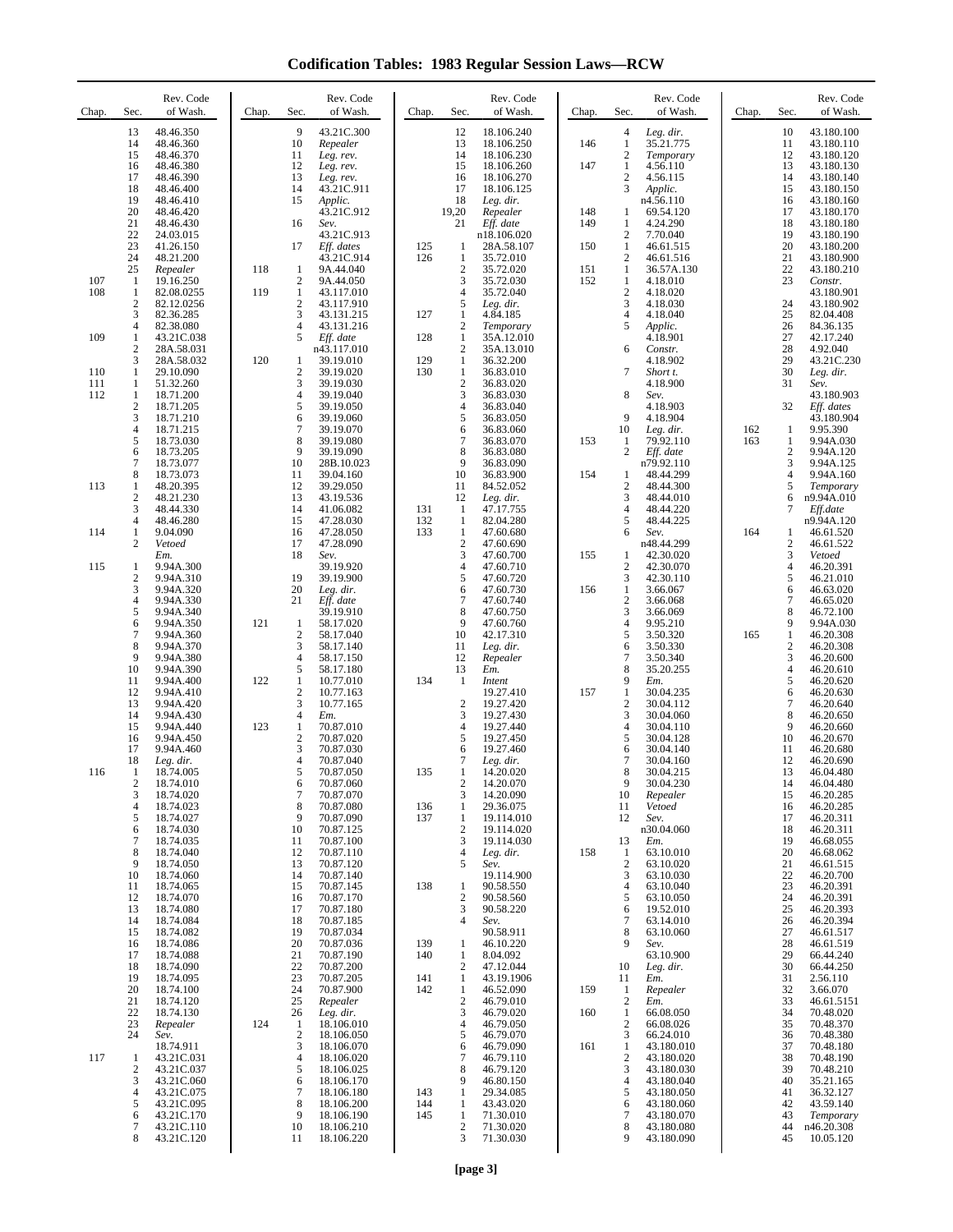**Codification Tables: 1983 Regular Session Laws—RCW**

| Chap. | Sec.                                              | Rev. Code<br>of Wash.                                                                                      | Chap. | Sec.                                                 | Rev. Code<br>of Wash.                                                                                 | Chap. | Sec.                                                 | Rev. Code<br>of Wash.                                                                                  | Chap.             | Sec.                                                                      | Rev. Code<br>of Wash.                                                                                   | Chap.                    | Sec.                                                                                     | Rev. Code<br>of Wash.                                                                                  |
|-------|---------------------------------------------------|------------------------------------------------------------------------------------------------------------|-------|------------------------------------------------------|-------------------------------------------------------------------------------------------------------|-------|------------------------------------------------------|--------------------------------------------------------------------------------------------------------|-------------------|---------------------------------------------------------------------------|---------------------------------------------------------------------------------------------------------|--------------------------|------------------------------------------------------------------------------------------|--------------------------------------------------------------------------------------------------------|
| 166   | 46<br>47<br>48<br>1<br>2<br>3                     | Leg. dir.<br>Eff. dates<br>n46.20.308<br>Sev.<br>n46.20.308<br>28B.15.750<br>28B.15.752<br>28B.15.754      |       | 79<br>80<br>81<br>82<br>83<br>84<br>85<br>86         | 36.67.510<br>36.67.530<br>36.67.540<br>36.67.560<br>36.68.520<br>36.69.140<br>36.69.200<br>36.69.370  |       | 168<br>169<br>170<br>171<br>172<br>173<br>174<br>175 | 67.28.160<br>67.38.110<br>67.38.120<br>70.37.050<br>70.44.060<br>70.44.120<br>70.95A.040<br>70.95A.050 |                   | 257<br>258<br>259<br>260<br>261<br>262<br>263<br>264                      | 89.30.520<br>89.30.544<br>89.30.547<br>89.30.556<br>89.30.616<br>89.30.778<br>89.30.781<br>89.30.784    |                          | $\overline{4}$<br>5<br>6<br>7<br>8<br>9<br>10<br>11                                      | 63.29.040<br>63.29.050<br>63.29.060<br>63.29.070<br>63.29.080<br>63.29.090<br>63.29.100<br>63.29.110   |
| 167   | 4<br>5<br>6<br>1<br>$\overline{2}$<br>3<br>4<br>5 | 28B.15.756<br>28B.15.758<br>Exp. date<br>39.46.010<br>39.46.020<br>39.46.030<br>39.46.040<br>39.46.050     |       | 87<br>88<br>89<br>90<br>91<br>92<br>93<br>94         | 36.69.380<br>36.69.390<br>36.69.400<br>36.76.080<br>36.76.090<br>36.76.120<br>36.88.190<br>36.88.200  |       | 176<br>177<br>178<br>179<br>180<br>181<br>182<br>183 | 70.95A.070<br>85.05.290<br>85.05.300<br>85.05.340<br>85.05.480<br>85.05.510<br>85.05.520<br>85.05.530  |                   | 265<br>266<br>267<br>268<br>269<br>270<br>271<br>272                      | 91.08.465<br>91.08.480<br>91.08.485<br>91.08.490<br>91.08.510<br>Repealer<br>36.68.520<br>56.16.040     |                          | 12<br>13<br>14<br>15<br>16<br>17<br>18<br>19                                             | 63.29.120<br>63.29.130<br>63.29.140<br>63.29.150<br>63.29.160<br>63.29.170<br>63.29.180<br>63.29.190   |
|       | 6<br>7<br>8<br>9<br>10<br>11<br>12<br>13          | 39.46.060<br>39.46.070<br>39.46.100<br>Leg. dir.<br>Temporary<br>43.80.125<br>8.12.400<br>8.12.410         |       | 95<br>96<br>97<br>98<br>99<br>100<br>101<br>102      | 36.88.210<br>36.88.230<br>36.88.240<br>36.88.470<br>36.89.040<br>36.89.100<br>36.94.200<br>36.95.130  |       | 184<br>185<br>186<br>187<br>188<br>189<br>190<br>191 | 85.06.260<br>85.06.270<br>85.06.310<br>85.06.321<br>85.06.327<br>85.07.060<br>85.07.070<br>85.07.080   | 168               | 273<br>274<br>1<br>$\overline{2}$<br>3<br>$\overline{4}$                  | Sev.<br>n39.46.010<br>Eff. dates<br>n36.68.520<br>18.120.010<br>18.120.020<br>18.120.030<br>18.120.900  |                          | 20<br>21<br>$22\,$<br>23<br>24<br>25<br>26<br>27                                         | 63.29.200<br>63.29.210<br>63.29.220<br>63.29.230<br>63.29.240<br>63.29.250<br>63.29.260<br>63.29.270   |
|       | 14<br>15<br>16<br>17<br>18<br>19<br>20<br>21      | 8.12.440<br>8.12.460<br>14.08.112<br>14.08.114<br>17.28.260<br>27.12.060<br>27.12.223<br>28A.51.010        |       | 103<br>104<br>105<br>106<br>107<br>108<br>109<br>110 | 36.95.160<br>39.42.030<br>39.44.010<br>39.44.030<br>39.44.100<br>39.44.110<br>39.44.120<br>39.44.130  |       | 192<br>193<br>194<br>195<br>196<br>197<br>198<br>199 | 85.07.110<br>85.08.240<br>85.08.280<br>85.08.430<br>85.09.010<br>85.16.030<br>85.16.180<br>85.24.160   |                   | 5<br>6,7<br>8<br>9<br>10<br>11<br>12<br>13                                | 43.24.072<br>Temporary<br>18.53.050<br>18.54.140<br>18.83.051<br>43.24.015<br>43.24.086<br>Repealer     |                          | 28<br>29<br>30<br>31<br>32<br>33<br>34<br>35                                             | 63.29.280<br>63.29.290<br>63.29.300<br>63.29.310<br>63.29.320<br>63.29.330<br>63.29.340<br>63.29.350   |
|       | 22<br>23<br>24<br>25<br>26<br>27<br>28<br>29      | 28A.51.030<br>28A.51.055<br>28A.51.070<br>28A.51.180<br>28A.51.190<br>28A.51.220<br>28A.52.050             |       | 111<br>112<br>113<br>114<br>115<br>116<br>117<br>118 | 39.44.140<br>39.50.030<br>39.52.020<br>39.52.030<br>39.84.100<br>43.52.3411<br>43.80.110<br>47.56.140 |       | 200<br>201<br>202<br>203<br>204<br>205<br>206<br>207 | 85.24.230<br>86.09.325<br>86.09.562<br>86.09.571<br>86.09.580<br>86.09.583<br>86.09.586<br>86.09.598   | 169               | 14<br>15<br>16<br>17<br>18<br>1<br>$\overline{2}$                         | 18.29.031<br>Repealer<br>Vetoed<br>Sev.<br>18.120.910<br>Leg. dir.<br>28B.07.010<br>28B.07.020          |                          | 36<br>37<br>38<br>39<br>40<br>41<br>42<br>43                                             | 63.29.360<br>63.29.900<br>63.29.370<br>63.29.380<br>63.29.901<br>63.29.902<br>63.29.903                |
|       | 30<br>31<br>32<br>33<br>34<br>35<br>36            | 28A.52.055<br>28A.52.060<br>28B.10.310<br>28B.10.315<br>28B.20.396<br>28B.20.398<br>35.22.590<br>35.37.090 |       | 119<br>120<br>121<br>122<br>123<br>124<br>125        | 47.56.243<br>52.16.020<br>52.16.050<br>52.16.061<br>52.16.070<br>52.16.100<br>52.16.110               |       | 208<br>209<br>210<br>211<br>212<br>213<br>214        | 86.09.604<br>86.09.607<br>86.09.613<br>86.15.170<br>86.15.178<br>87.03.200<br>87.03.210                |                   | 3<br>$\overline{4}$<br>5<br>6<br>7<br>8<br>9                              | 28B.07.030<br>28B.07.040<br>28B.07.050<br>28B.07.060<br>28B.07.070<br>28B.07.080<br>28B.07.090          | 180                      | 44<br>45<br>46<br>47<br>1                                                                | Sev.<br>63.29.904<br>Leg. dir.<br>Temporary<br>Repealer<br>Eff. date<br>63.29.905<br>47.17.055         |
|       | 37<br>38<br>39<br>40<br>41<br>42<br>43<br>44      | 35.37.100<br>35.37.120<br>35.41.030<br>35.41.050<br>35.45.030<br>35.45.040<br>35.45.050<br>35.45.150       |       | 126<br>127<br>128<br>129<br>130<br>131<br>132<br>133 | 52.16.130<br>52.16.140<br>52.16.160<br>52.20.060<br>52.34.010<br>52.34.060<br>53.08.050<br>53.34.030  |       | 215<br>216<br>217<br>218<br>219<br>220<br>221<br>222 | 87.03.215<br>87.03.260<br>87.03.430<br>87.03.440<br>87.03.441<br>87.03.470<br>87.03.475<br>87.03.485   |                   | 10<br>11<br>12<br>13<br>14<br>15<br>16                                    | 28B.07.100<br>28B.07.110<br>Vetoed<br>28B.07.120<br>28B.07.130<br>28B.07.900<br>Constr.<br>28B.07.910   | 181<br>182               | $\mathfrak{2}$<br>3<br>$\overline{4}$<br>5<br>$\mathbf{1}$<br>1<br>$\boldsymbol{2}$<br>3 | 47.17.200<br>Special<br>47.17.525<br>Repealer<br>2.36.100<br>48.22.030<br>48.22.040<br>Sev.            |
|       | 45<br>46<br>47<br>48<br>49<br>50<br>51<br>52      | 35.48.020<br>35.58.2721<br>35.58.450<br>35.58.460<br>35.59.060<br>35.59.070<br>35.60.040<br>Vetoed         |       | 134<br>135<br>136<br>137<br>138<br>139<br>140<br>141 | 53.34.040<br>53.34.050<br>53.36.040<br>53.40.030<br>53.40.040<br>53.40.110<br>53.40.130<br>53.43.030  |       | 223<br>224<br>225<br>226<br>227<br>228<br>229<br>230 | 87.03.490<br>87.03.510<br>87.03.515<br>87.03.522<br>87.19.010<br>87.19.030<br>87.22.020<br>87.22.030   | 170<br>171        | 17<br>18<br>19<br>1<br>$\overline{c}$<br>3<br>1                           | Sev.<br>28B.07.920<br>Leg. dir.<br>Em.<br>51.12.090<br>51.12.095<br>Em.<br>36.58.080                    | 183<br>184<br>185<br>186 | 1<br>2<br>3<br>$\overline{4}$<br>1<br>1<br>$\mathbf{1}$                                  | n48.22.030<br>43.19.700<br>43.19.702<br>43.19.704<br>43.19.1911<br>43.43.760<br>84.36.810<br>26.04.050 |
|       | 53<br>54<br>55<br>56<br>57<br>58<br>59<br>60      | 35.61.160<br>35.61.170<br>35.61.180<br>35.61.200<br>35.67.080<br>35.67.090<br>35.67.140<br>35.67.150       |       | 142<br>143<br>144<br>145<br>146<br>147<br>148<br>149 | 53.43.040<br>53.44.020<br>54.16.070<br>54.16.130<br>54.24.018<br>54.24.030<br>54.24.040<br>54.24.050  |       | 231<br>232<br>233<br>234<br>235<br>236<br>237<br>238 | 87.22.145<br>87.22.150<br>87.22.175<br>87.22.190<br>87.22.275<br>87.28.015<br>87.28.020<br>87.28.040   | 172<br>173<br>174 | 1<br>$\overline{c}$<br>3<br>4<br>5<br>1<br>1                              | 70.105.097<br>70.105.080<br>70.105.090<br>70.105.095<br>Sev.<br>n70.105.097<br>35.21.070<br>51.08.173   | 187                      | $\boldsymbol{2}$<br>3<br>$\mathbf{1}$<br>$\mathfrak{2}$<br>3<br>$\overline{4}$<br>5<br>6 | 3.58.010<br>3.66.110<br>28A.61.030<br>28A.61.050<br>43.19.560<br>28A.61.070<br>41.06.086<br>28A.61.900 |
|       | 61<br>62<br>63<br>64<br>65<br>66<br>67<br>68      | 35.67.180<br>35.73.060<br>35.73.070<br>35.81.100<br>35.82.140<br>35.89.020<br>35.92.080<br>35.92.100       |       | 150<br>151<br>152<br>153<br>154<br>155<br>156<br>157 | 54.24.060<br>54.24.100<br>54.24.200<br>54.24.220<br>54.24.250<br>56.16.040<br>56.16.060<br>56.16.080  |       | 239<br>240<br>241<br>242<br>243<br>244<br>245<br>246 | 87.28.070<br>87.28.100<br>87.28.110<br>87.28.150<br>87.64.010<br>87.64.020<br>88.32.140<br>88.32.160   | 175<br>176<br>177 | $\overline{c}$<br>3<br>1<br>$\mathbf{1}$<br>2<br>1<br>$\overline{c}$<br>3 | 51.14.150<br>51.14.160<br>41.06.071<br>42.17.105<br>42.17.420<br>43.96D.010<br>43.96D.020<br>43.96D.030 | 188                      | 7<br>8<br>1<br>$\boldsymbol{2}$<br>3<br>$\overline{4}$                                   | Repealer<br>Eff. date<br>28A.61.910<br>53.08.310<br>53.08.320<br>Constr.<br>n53.08.310<br>Leg. dir.    |
|       | 69<br>70<br>71<br>72<br>73<br>74<br>75            | 35.92.150<br>35.92.160<br>36.58.150<br>36.62.070<br>36.62.080<br>36.67.030<br>36.67.040                    |       | 158<br>159<br>160<br>161<br>162<br>163<br>164        | 56.16.130<br>56.20.015<br>57.16.030<br>57.16.050<br>57.20.010<br>57.20.015<br>57.20.020               |       | 247<br>248<br>249<br>250<br>251<br>252<br>253        | 88.32.170<br>89.16.050<br>89.30.325<br>89.30.412<br>89.30.415<br>89.30.418<br>89.30.421                | 178               | 4<br>5<br>6<br>7<br>1<br>$\boldsymbol{2}$                                 | 43.96D.040<br>Exp. date<br>43.96D.900<br>41.06.085<br>Leg. dir.<br>n19.27.130<br>19.27.130              | 189                      | 5<br>6<br>$\mathbf{1}$<br>$\mathfrak{2}$<br>3<br>$\overline{4}$                          | Sev.<br>n53.08.310<br>Em.<br>Repealer<br>28A.47.440<br>82.24.260<br>Repealer                           |
|       | 76<br>77<br>78                                    | 36.67.050<br>36.67.060<br>36.67.070                                                                        |       | 165<br>166<br>167                                    | 57.20.080<br>57.20.090<br>57.20.130                                                                   |       | 254<br>255<br>256                                    | 89.30.427<br>89.30.433<br>89.30.517                                                                    | 179               | 1<br>$\overline{\mathbf{c}}$<br>3                                         | 63.29.010<br>63.29.020<br>63.29.030                                                                     |                          | 5<br>6<br>7                                                                              | 43.79.441<br>Repealer<br>43.79.442                                                                     |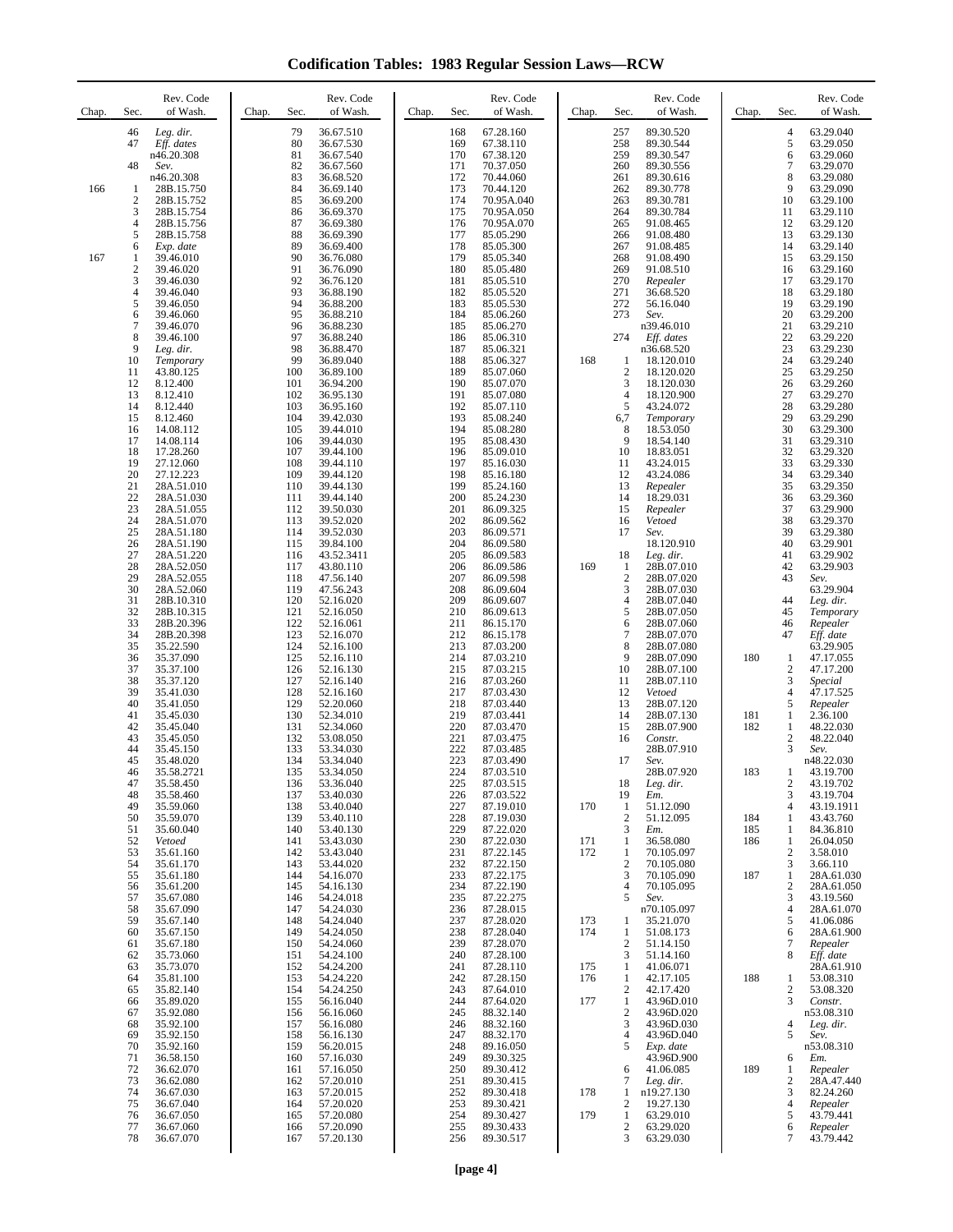**Codification Tables: 1983 Regular Session Laws—RCW**

| Chap.      | Rev. Code<br>Sec.<br>of Wash.                                                                                                                                                                                                                                                        | Rev. Code<br>Chap.<br>Sec.<br>of Wash.                                                                                                                                                                                                                                                                   | Rev. Code<br>Sec.<br>of Wash.<br>Chap.                                                                                                                                                                                                                                                                                                  | Rev. Code<br>Sec.<br>of Wash.<br>Chap.                                                                                                                                                                                                                                                                                                | Rev. Code<br>of Wash.<br>Chap.<br>Sec.                                                                                                                                                                                                                                                                                                 |
|------------|--------------------------------------------------------------------------------------------------------------------------------------------------------------------------------------------------------------------------------------------------------------------------------------|----------------------------------------------------------------------------------------------------------------------------------------------------------------------------------------------------------------------------------------------------------------------------------------------------------|-----------------------------------------------------------------------------------------------------------------------------------------------------------------------------------------------------------------------------------------------------------------------------------------------------------------------------------------|---------------------------------------------------------------------------------------------------------------------------------------------------------------------------------------------------------------------------------------------------------------------------------------------------------------------------------------|----------------------------------------------------------------------------------------------------------------------------------------------------------------------------------------------------------------------------------------------------------------------------------------------------------------------------------------|
| 190<br>191 | 8<br>43.79.440<br>9<br>Em.<br>10<br>Sev.<br>n82.24.260<br>68.46.090<br>1<br>1<br>13.06.010<br>2<br>13.06.020<br>3<br>13.06.030<br>4<br>13.06.040<br>5<br>13.06.050<br>6<br>13.40.030                                                                                                 | 5<br>43.131.263<br>6<br>43.131.265<br>7<br>43.131.267<br>8<br>43.131.269<br>9<br>43.131.271<br>10<br>43.131.273<br>11<br>43.131.275<br>12<br>43.131.277<br>13<br>43.131.279<br>14<br>43.131.281<br>15<br>43.131.283                                                                                      | 204<br>43.46.090<br>1<br>$\boldsymbol{2}$<br>43.46.095<br>3<br>43.17.205<br>$\overline{4}$<br>43.17.200<br>5<br>43.17.210<br>6<br>43.19.455<br>$\overline{7}$<br>28A.58.055<br>8<br>28B.10.025<br>9<br>28B.10.027<br>10<br>n28A.58.055<br>11<br>Sev.                                                                                    | 4<br>35.97.040<br>5<br>35.97.050<br>6<br>35.97.060<br>$\overline{7}$<br>35.97.070<br>8<br>35.97.080<br>9<br>35.97.090<br>10<br>35.97.100<br>11<br>35.97.110<br>12<br>35.97.120<br>13<br>35.97.130<br>14<br>Leg. dir.                                                                                                                  | 18.04.320<br>15<br>18.04.335<br>16<br>18.04.345<br>17<br>18.04.350<br>18<br>18.04.360<br>19<br>18.04.370<br>20<br>18.04.380<br>21<br>18.04.390<br>22<br>18.04.080<br>23<br>18.04.405<br>24<br>18.04.065                                                                                                                                |
|            | 7<br>13.40.020<br>8<br>13.40.160<br>9<br>13.40.190<br>10<br>13.40.205<br>13.40.210<br>11<br>12<br>72.05.130<br>13<br>Repealer<br>14<br>13.04.040<br>15<br>13.40.200<br>16<br>13.40.080<br>17<br>13.40.300<br>18<br>13.40.070<br>19<br>13.50.050<br>20<br>13.50.100<br>21<br>Repealer | 16<br>43.131.285<br>17<br>43.131.287<br>18<br>43.131.289<br>19<br>43.131.291<br>20<br>43.131.293<br>21<br>43.131.295<br>22<br>43.131.297<br>23<br>43.131.299<br>24<br>43.131.301<br>25<br>43.131.303<br>26<br>43.131.305<br>27<br>43.131.307<br>28<br>43.131.258<br>29<br>43.131.260<br>30<br>43.131.262 | n43.46.090<br>47.48.050<br>205<br>1<br>$\overline{2}$<br>47.01.270<br>3<br>Em.<br>206<br>19.28.005<br>$\mathbf{1}$<br>$\overline{2}$<br>19.28.010<br>3<br>19.28.015<br>$\overline{4}$<br>19.28.060<br>5<br>19.28.120<br>19.28.125<br>6<br>$\tau$<br>19.28.210<br>8<br>19.28.250<br>9<br>19.28.260<br>10<br>19.28.300<br>11<br>19.28.310 | 15<br>Sev.<br>35.97.900<br>217<br>1<br>35.22.640<br>218<br>1<br>38.12.030<br>219<br>26.12.010<br>1<br>$\overline{c}$<br>26.12.090<br>3<br>26.12.100<br>$\overline{4}$<br>26.12.120<br>5<br>26.12.170<br>6<br>26.12.180<br>$\tau$<br>26.12.190<br>8<br>26.12.200<br>9<br>26.12.210<br>220<br>1<br>28B.15.535<br>221<br>1<br>28B.10.560 | 25<br>18.04.930<br>26<br>18.04.931<br>27<br>18.04.932<br>28<br>18.04.933<br>29<br>18.04.934<br>30<br>43.131.311<br>31<br>43.131.312<br>32<br>Repealer<br>33<br>Leg. dir.<br>34<br>Sev.<br>18.04.901<br>35<br>Eff. date<br>18.04.910<br>235<br>1<br>70.38.015<br>2<br>Par. veto                                                         |
| 192        | 22<br>13.40.280<br>23<br>13.40.285<br>24<br>Em.<br>$\mathbf{1}$<br>74.14A.010<br>$\overline{2}$<br>74.14A.020<br>3<br>74.14A.030<br>4<br>74.14A.040<br>5<br>Temporary<br>6<br>74.14A.900<br>7<br>Sev.<br>74.14A.901                                                                  | 31<br>43.131.264<br>32<br>43.131.266<br>33<br>43.131.268<br>34<br>43.131.270<br>35<br>43.131.272<br>36<br>43.131.274<br>37<br>43.131.276<br>38<br>43.131.278<br>39<br>43.131.280<br>40<br>43.131.282<br>41<br>43.131.284                                                                                 | 19.28.350<br>12<br>13<br>19.28.510<br>14<br>19.28.530<br>15<br>19.28.540<br>19.28.550<br>16<br>17<br>19.28.570<br>18<br>19.28.580<br>19.28.590<br>19<br>20<br>19.28.600<br>21<br>19.28.610<br>22<br>19.28.620                                                                                                                           | $\overline{c}$<br>46.63.040<br>3<br>Repealer<br>222<br>2.42.010<br>1<br>$\overline{c}$<br>2.42.020<br>223<br>1<br>84.55.100<br>224<br>1<br>28B.50.100<br>225<br>1<br>35.82.020<br>$\overline{c}$<br>35.82.070<br>3<br>35.82.080<br>$\overline{4}$<br>Sev.                                                                             | 70.38.025<br>3<br>70.38.035<br>$\overline{4}$<br>70.38.045<br>5<br>Par. veto<br>70.38.065<br>6<br>70.38.085<br>$\tau$<br>70.38.105<br>8<br>70.38.115<br>9<br>70.38.125<br>10<br>70.38.135<br>11<br>70.38.157                                                                                                                           |
| 193<br>194 | 8<br>Eff. date<br>n74.14A.020<br>9<br>Leg. dir.<br>43.51.065<br>1<br>2<br>Repealer<br>1<br>74.18.010<br>$\overline{2}$<br>74.18.020<br>3<br>74.18.030<br>4<br>74.18.040<br>5<br>74.18.050<br>6<br>74.18.060<br>7<br>74.18.070                                                        | 42<br>43.131.286<br>43<br>43.131.288<br>44<br>43.131.290<br>45<br>43.131.292<br>46<br>43.131.294<br>47<br>43.131.296<br>48<br>43.131.298<br>49<br>43.131.300<br>50<br>43.131.302<br>51<br>43.131.304<br>52<br>43.131.306<br>53<br>43.131.308                                                             | 23<br>Repealer<br>24<br>Sev.<br>19.28.911<br>207<br>$\mathbf{1}$<br>50.60.010<br>$\boldsymbol{2}$<br>50.60.020<br>3<br>50.60.030<br>$\overline{\mathcal{L}}$<br>50.60.040<br>5<br>50.60.050<br>6<br>50.60.060<br>$\overline{7}$<br>50.60.070<br>8<br>50.60.080<br>9<br>50.60.090                                                        | n35.82.020<br>226<br>41.04.260<br>1<br>227<br>31.08.160<br>1<br>$\overline{c}$<br>31.08.170<br>228<br>$\mathbf{1}$<br>67.16.170<br>229<br>28A.41.140<br>1<br>230<br>1<br>41.04.005<br>$\boldsymbol{2}$<br>73.04.110<br>3<br>Eff. date<br>n41.04.005<br>231<br>$1 - 3$<br>Temporary<br>4<br>Approp.<br>5<br>Em.                        | 12<br>70.38.905<br>13<br>70.38.910<br>14<br>70.38.914<br>15<br>Temporary<br>16<br>43.131.213<br>17<br>43.131.214<br>18<br>Em.<br>236<br>18.51.010<br>1<br>$\mathbf{2}$<br>18.51.091<br>3<br>Constr.<br>n18.51.010<br>237<br>n46.37.467<br>1                                                                                            |
|            | 8<br>74.18.080<br>9<br>74.18.090<br>10<br>74.18.100<br>11<br>74.18.110<br>12<br>74.18.120<br>13<br>74.18.130<br>14<br>74.18.140<br>15<br>74.18.150<br>74.18.170<br>16<br>17<br>74.18.160<br>74.18.180<br>18<br>19<br>74.18.190<br>74.18.200<br>20<br>21<br>74.18.210                 | 54<br>43.131.309<br>55<br>43.131.310<br>56<br>Leg. dir.<br>198<br>56.08.014<br>1<br>$\mathbf{2}$<br>57.08.014<br>3<br>Sev.<br>n57.08.014<br>199<br>10.40.200<br>1<br>2<br>n10.40.200<br>3<br>Eff. date<br>n10.40.200<br>200<br>46.04.710<br>1<br>$\boldsymbol{2}$<br>46.16.640<br>3<br>46.20.550         | 10<br>50.60.100<br>11<br>50.60.110<br>12<br>50.60.120<br>13<br>50.60.900<br>14<br>50.60.901<br>15<br>Leg. dir.<br>16<br>Eff. date<br>50.60.902<br>208<br>Temporary<br>1<br>18.18.010<br>2<br>3<br>18.18.102<br>$\overline{4}$<br>18.18.140<br>5<br>18.18.260<br>6,7<br>Repealer                                                         | 6<br>Sev.<br>232<br>1<br>9.41.010<br>$\overline{c}$<br>9.41.040<br>3<br>9.41.070<br>4<br>9.41.090<br>5<br>9.41.097<br>6<br>9.41.098<br>7<br>10.99.040<br>8<br>10.99.045<br>9<br>10.99.055<br>26.09.060<br>10<br>9.41.160<br>11<br>12<br>9.41.290<br>13<br>Applic.                                                                     | $\overline{c}$<br>46.37.467<br>3<br>46.16.015<br>238<br>1<br>Par. veto<br>46.16.015<br>$\boldsymbol{2}$<br>Repealer<br>3<br>Sev.<br>n46.16.015<br>4<br>Em.<br>239<br>$\mathbf{1}$<br>7.68.035<br>$\boldsymbol{2}$<br>7.68.070<br>3<br>7.68.080<br>$\overline{4}$<br>7.68.020<br>240<br>1<br>19.118.010<br>$\mathfrak{2}$<br>19.118.020 |
|            | 22<br>74.18.220<br>23<br>74.18.230<br>24<br>74.18.250<br>25<br>74.18.901<br>26<br>74.09.720<br>27<br>Temporary<br>28<br>43.20A.300<br>29<br>Exp. date<br>74.18.900                                                                                                                   | 4<br>46.37.610<br>5<br>46.61.730<br>6<br>82.44.013<br>7<br>Sev.<br>n46.04.710<br>8<br>Em.<br>201<br>1<br>11.40.011<br>$\overline{c}$<br>Applic.<br>$\mathbf{1}$<br>202<br>48.44.011                                                                                                                      | 8<br>Em.<br>Sev.<br>9<br>18.18.911<br>209<br>46.65.030<br>1<br>210<br>$\mathbf{1}$<br>70.37.030<br>$\overline{2}$<br>70.37.050<br>3<br>70.37.020<br>4<br>Em.<br>211<br>1<br>51.24.050                                                                                                                                                   | n9.41.290<br>14<br>Sev.<br>n9.41.010<br>233<br>1<br>Par. veto<br>41.32.500<br>2<br>Par. veto<br>41.40.150<br>3<br>Vetoed<br>$\overline{4}$<br>Sev.                                                                                                                                                                                    | 3<br>19.118.030<br>4<br>19.118.040<br>5<br>19.118.050<br>19.118.060<br>6<br>7<br>19.118.070<br>8<br>Leg. dir.<br>241<br>69.80.010<br>1<br>$\mathfrak{2}$<br>69.80.020<br>3<br>69.80.030                                                                                                                                                |
| 195<br>196 | 30<br>Repealer<br>31<br>Sev.<br>74.18.902<br>32<br>Leg. dir.<br>33<br>Eff. dates<br>74.18.903<br>3.34.040<br>$\mathbf{1}$<br>$\mathbf{2}$<br>3.34.130<br>9.95.052<br>1                                                                                                               | 2<br>48.44.015<br>3<br>48.44.095<br>$\overline{4}$<br>48.44.166<br>5<br>48.44.212<br>48.44.350<br>6<br>$\tau$<br>48.17.065<br>8<br>48.46.023<br>9<br>48.46.027<br>10<br>48.46.080                                                                                                                        | $\overline{2}$<br>51.24.060<br>3<br>Applic.<br>n51.24.050<br>$\overline{4}$<br>Sev.<br>n51.24.050<br>212<br>82.38.075<br>1<br>$\overline{c}$<br>44.40.140<br>3<br>Em.<br>213<br>42.17.245<br>1                                                                                                                                          | n41.32.500<br>5<br>Em.<br>234<br>1<br>18.04.920<br>$\overline{c}$<br>18.04.015<br>3<br>18.04.025<br>18.04.035<br>4<br>5<br>18.04.045<br>18.04.055<br>6<br>7<br>18.04.105                                                                                                                                                              | $\overline{4}$<br>69.80.040<br>5<br>Constr.<br>69.80.900<br>69.80.050<br>6<br>7<br>Repealer<br>8<br>Leg. dir.<br>242<br>$\mathbf{1}$<br>82.38.050<br>$\mathfrak{2}$<br>82.38.110<br>3<br>82.38.150                                                                                                                                     |
| 197        | 2<br>9.95.124<br>3<br>10.77.210<br>4<br>71.05.390<br>5<br>71.06.270<br>1<br>43.131.256<br>$\overline{2}$<br>43.131.257<br>3<br>43.131.259<br>4<br>43.131.261                                                                                                                         | 11<br>48.46.110<br>12<br>48.46.250<br>13<br>48.46.260<br>48.46.270<br>14<br>15<br>48.46.135<br>16<br>48.21.200<br>17<br>Repealer<br>51.32.075<br>203<br>1                                                                                                                                                | 214<br>1<br>42.28.090<br>215<br>$\mathbf{1}$<br>46.37.505<br>$\overline{2}$<br>46.61.687<br>3<br>Sev.<br>n46.37.505<br>35.97.020<br>216<br>1<br>$\boldsymbol{2}$<br>35.97.010<br>3<br>35.97.030                                                                                                                                         | 8<br>18.04.185<br>9<br>18.04.195<br>10<br>18.04.205<br>18.04.215<br>11<br>12<br>Par. veto<br>18.04.295<br>18.04.305<br>13<br>14<br>Par. veto                                                                                                                                                                                          | 4<br>82.38.170<br>5<br>82.38.220<br>243<br>$\mathbf{1}$<br>90.70.010<br>$\sqrt{2}$<br>90.70.020<br>3<br>90.70.030<br>$\overline{4}$<br>90.70.040<br>5<br>90.70.050<br>6<br>90.70.900                                                                                                                                                   |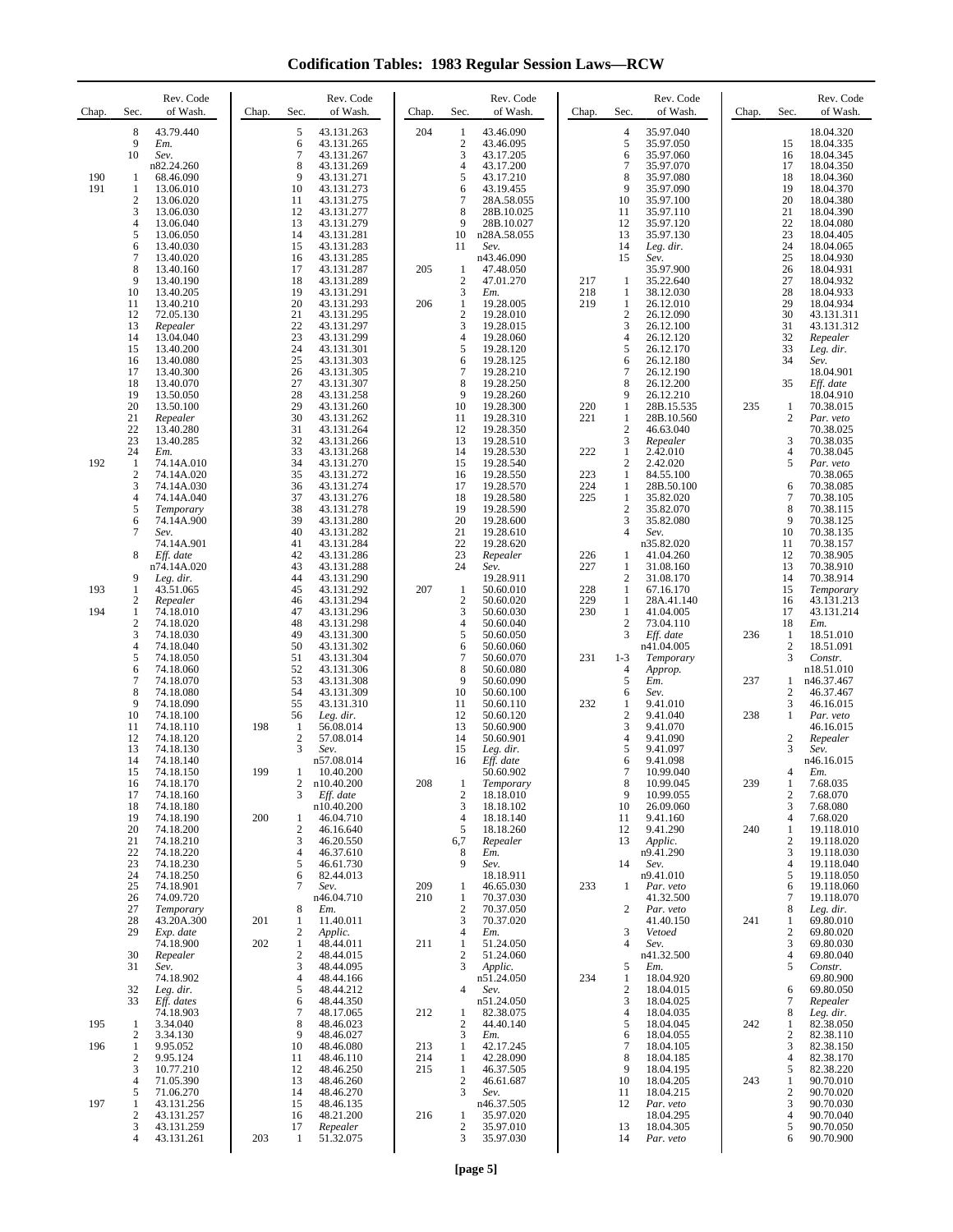**Codification Tables: 1983 Regular Session Laws—RCW**

| Chap.      | Sec.                             | Rev. Code<br>of Wash.    | Chap.      | Sec.                           | Rev. Code<br>of Wash.        | Chap.      | Sec.                                          | Rev. Code<br>of Wash.    | Chap.      | Sec.                             | Rev. Code<br>of Wash.    | Chap.      | Sec.                  | Rev. Code<br>of Wash.   |
|------------|----------------------------------|--------------------------|------------|--------------------------------|------------------------------|------------|-----------------------------------------------|--------------------------|------------|----------------------------------|--------------------------|------------|-----------------------|-------------------------|
| 244        | 7<br>1                           | Leg. dir.<br>1.12.025    |            | 11<br>12                       | 72.68.080<br>72.74.010       |            | $\sqrt{2}$<br>3                               | 46.52.118<br>46.52.1194  |            | 16<br>17                         | Leg. dir.<br>Sev.        |            | 10<br>11              | 20.01.630<br>20.01.640  |
| 245<br>246 | 1<br>1                           | 75.12.132<br>13.34.060   |            | 13<br>14                       | 72.74.020<br>72.74.030       |            | $\overline{4}$<br>5                           | 46.52.1195<br>46.52.1196 | 291        | 1                                | 43.190.900<br>35.43.040  |            | 12<br>13              | 20.01.650<br>20.01.660  |
|            | $\mathbf{2}$<br>3                | 13.34.130<br>26.44.056   |            | 15<br>16                       | 72.74.040<br>72.74.050       |            | 6<br>$\tau$                                   | 46.52.150<br>46.52.190   | 292        | 1<br>$\overline{c}$              | 70.119.010<br>70.119.020 |            | 14<br>15              | 20.01.670<br>Leg. dir.  |
| 247        | 4<br>1                           | 74.13.031<br>46.61.690   |            | 17<br>18                       | 72.74.060<br>72.74.070       |            | 8<br>9                                        | 46.52.200<br>Em.         |            | 3<br>4                           | 70.119.030<br>70.119.050 |            | 16<br>17              | 22.09.011<br>22.09.020  |
| 248        | $\mathbf{1}$<br>$\boldsymbol{2}$ | 43.23.002                |            | 19<br>20                       | Leg. dir.                    | 275        | $\mathbf{1}$<br>$\sqrt{2}$                    | 28A.58.095<br>28A.58.096 |            | 5<br>6                           | 70.119.070               |            | 18<br>19              | 22.09.030               |
|            | 3                                | 43.23.005<br>43.23.010   |            |                                | Sev.<br>72.74.900            |            | 3                                             | 28A.58.099               |            | 7                                | 70.119.080<br>70.119.090 |            | 20                    | 22.09.035<br>22.09.040  |
|            | 4<br>5                           | 43.23.015<br>43.23.030   | 256<br>257 | 1<br>1                         | 28B.15.600<br>70.132.020     |            | $\overline{4}$<br>5                           | Repealer<br>Constr.      |            | 8<br>9                           | 70.119.100<br>70.119.110 |            | 21<br>22              | 22.09.045<br>22.09.050  |
|            | 6<br>7                           | 43.23.050<br>43.23.070   | 258<br>259 | 1<br>$1 - 3$                   | 48.48.150<br>Failed to       | 276        | 1                                             | n28A.58.096<br>9.92.150  | 293        | 10<br>1                          | 70.119.130<br>49.60.250  |            | 23<br>24              | 22.09.055<br>22.09.060  |
|            | 8<br>9                           | 43.23.090<br>43.23.110   |            |                                | become law<br>by reason of   | 277        | $\boldsymbol{2}$<br>$\mathbf{1}$              | 10.82.030<br>70.93.060   | 294        | $\boldsymbol{2}$<br>$\mathbf{1}$ | 49.44.090<br>42.17.375   |            | 25<br>26              | 22.09.070<br>22.09.075  |
|            | 10<br>11                         | 43.23.160<br>41.06.084   |            |                                | the rejection<br>of 1983     |            | $\sqrt{2}$<br>3                               | 70.93.070<br>70.93.180   | 295        | $\overline{c}$<br>$\mathbf{1}$   | 29.04.025<br>73.08.010   |            | 27<br>28              | 22.09.090<br>22.09.100  |
|            | 12<br>13                         | 43.23.220<br>89.08.030   | 260        | 1                              | <i>SJR #105</i><br>43.61.030 | 278        | $\overline{4}$<br>1                           | 70.93.230<br>46.44.010   |            | $\overline{c}$<br>3              | 73.08.030<br>73.08.050   |            | 29<br>30              | 22.09.110<br>22.09.130  |
| 249        | 14                               | Repealer                 |            | $\mathfrak{2}$<br>3            | Approp.                      |            | $\overline{2}$<br>$\mathfrak{Z}$              | 46.44.030<br>46.44.0941  |            | 4<br>5                           | 73.08.060                |            | 31<br>32              | 22.09.150               |
|            | $\mathbf{1}$<br>$\overline{2}$   | 48.21.220<br>48.21A.090  | 261        | 1                              | Em.<br>79.08.180             |            | $\overline{4}$                                | Em.                      |            | 6                                | 73.08.070<br>73.08.080   |            | 33                    | 22.09.170<br>22.09.175  |
|            | 3<br>4                           | 48.44.320<br>70.126.001  | 262<br>263 | 1<br>1                         | 87.03.115<br>7.25.010        | 279        | $\mathbf{1}$<br>$\sqrt{2}$                    | 72.72.020<br>72.72.030   | 296        | 1<br>$\overline{c}$              | n72.09.104<br>n72.09.104 |            | 34<br>35              | 22.09.180<br>22.09.190  |
|            | 5<br>6                           | 70.126.010<br>70.126.020 | 264        | $\mathfrak{2}$<br>$\mathbf{1}$ | 7.25.020<br>59.12.030        |            | 3<br>$\overline{4}$                           | 72.72.040<br>72.72.050   |            | 3<br>4                           | 72.09.104<br>72.09.106   |            | 36<br>37              | 22.09.195<br>22.09.200  |
|            | 7<br>8                           | 70.126.030<br>70.126.040 |            | $\boldsymbol{2}$<br>3          | 59.12.040<br>59.18.130       |            | 5<br>6                                        | 72.72.060<br>Em.         | 297        | 5<br>$\mathbf{1}$                | 43.19.690<br>75.28.116   |            | 38<br>39              | 22.09.700<br>22.09.230  |
|            | 9<br>10                          | 70.126.050<br>Leg. dir.  |            | 4<br>5                         | 59.18.230<br>59.18.285       | 280<br>281 | 1<br>1                                        | 77.32.230<br>15.26.020   | 298        | 1<br>$\sqrt{2}$                  | 16.65.010<br>16.65.015   |            | 40<br>41              | 22.09.240<br>22.09.250  |
|            | 11                               | Eff. date<br>n70.126.001 |            | 6<br>7                         | 59.18.260<br>59.18.280       |            | $\overline{2}$<br>3                           | 15.26.030<br>15.26.155   |            | 3<br>4                           | 16.65.042<br>16.65.232   |            | 42<br>43              | 22.09.260<br>22.09.290  |
| 250<br>251 | -1<br>1                          | 53.36.010<br>6.12.110    |            | 8<br>9                         | 59.18.310<br>59.18.240       | 282        | $\overline{4}$<br>1                           | 15.26.235<br>4.84.280    |            | 5<br>6                           | 16.65.020<br>16.65.040   |            | 44<br>45              | 22.09.310<br>22.09.330  |
| 252        | -1                               | 51.12.020                |            | 10<br>11                       | 59.18.250<br>59.18.315       | 283        | 1<br>$\overline{c}$                           | 43.01.044                |            | 7<br>8                           | 16.65.060                |            | 46<br>47              | 22.09.340<br>22.09.345  |
| 253        | 2<br>$\mathbf{1}$                | 51.12.150<br>78.52.001   |            | 12                             | 59.18.340                    |            | 3                                             | 41.26.600<br>41.32.850   |            | 9                                | 16.65.090<br>16.65.100   |            | 48                    | 22.09.350               |
|            | $\boldsymbol{2}$<br>3            | 78.52.010<br>78.52.025   | 265        | 13<br>1                        | 59.18.375<br>19.09.020       |            | $\overline{4}$<br>5                           | 41.40.800<br>43.43.263   |            | 10<br>11                         | 16.65.150<br>16.65.180   |            | 49<br>50              | 22.09.361<br>22.09.371  |
|            | 4<br>5                           | 78.52.037<br>78.52.031   |            | $\boldsymbol{2}$<br>3          | 19.09.030<br>19.09.045       | 284        | 1<br>$\overline{2}$                           | 77.12.170<br>77.32.010   |            | 12<br>13                         | 16.65.190<br>16.65.200   |            | 51<br>52              | 22.09.381<br>22.09.391  |
|            | 6<br>7                           | 78.52.040<br>78.52.050   |            | $\overline{4}$<br>5            | 19.09.065<br>19.09.075       |            | $\ensuremath{\mathfrak{Z}}$<br>$\overline{4}$ | 77.32.211<br>77.32.220   |            | 14<br>15                         | 16.65.260<br>16.65.400   |            | 53<br>54              | 22.09.615<br>22.09.750  |
|            | 8<br>9                           | 78.52.100<br>78.52.155   |            | 6<br>$\overline{7}$            | 19.09.095<br>19.09.305       |            | 5<br>6                                        | 82.27.010<br>82.27.020   | 299        | 16<br>1                          | 16.65.423<br>76.04.360   |            | 55<br>56              | 22.09.880<br>22.09.570  |
|            | 10<br>11                         | 78.52.032<br>78.52.120   |            | 8<br>9                         | 19.09.085<br>19.09.100       |            | $\overline{7}$<br>8                           | 82.27.070<br>n82.27.020  | 300        | $\overline{2}$<br>1              | 76.04.515<br>Temporary   |            | 57<br>58              | 22.09.580<br>22.09.590  |
|            | 12<br>13                         | 78.52.200<br>78.52.205   |            | 10<br>11                       | 19.09.210<br>19.09.275       | 285        | 1<br>$\boldsymbol{2}$                         | 28B.15.012<br>Em.        |            | $\overline{c}$<br>3              | 75.28.123<br>Eff. date   |            | 59<br>60              | 22.09.600<br>22.09.610  |
|            | 14<br>15                         | 78.52.210<br>78.52.220   |            | 12<br>13                       | 19.09.340<br>19.09.050       | 286        | $\mathbf{1}$<br>$\overline{2}$                | 48.44.309<br>48.44.310   | 301<br>302 | $\mathbf{1}$<br>1                | 51.52.135<br>25.10.200   |            | 61<br>62              | Leg. rev.<br>22.09.620  |
|            | 16                               | 78.52.230                |            | 14                             | 19.09.069                    |            | 3                                             | 48.44.010                |            | $\overline{c}$                   | 25.10.240                |            | 63                    | 22.09.650               |
|            | 17<br>18                         | 78.52.240<br>78.52.245   |            | 15<br>16                       | 19.09.079<br>19.09.190       |            | $\overline{4}$<br>5                           | 48.44.020<br>Sev.        | 303        | 1<br>$\overline{c}$              | 35.43.130<br>35.43.150   |            | 64<br>65              | 22.09.660<br>Leg. rev.  |
|            | 19<br>20                         | 78.52.250<br>78.52.253   |            | 17<br>18                       | 19.09.315<br>19.09.355       | 287        | 1                                             | n48.44.309<br>53.18.015  |            | 3<br>4                           | 35.43.180<br>47.76.010   |            | 66<br>67              | Leg. rev.<br>Leg. rev.  |
|            | 21<br>22                         | 78.52.255<br>78.52.257   |            | 19<br>20                       | Approp.<br>Sev.              |            | $\overline{2}$<br>3                           | 41.56.450<br>41.56.452   |            | 5<br>6                           | 47.76.020<br>47.76.030   |            | 68<br>69              | Leg. rev.<br>Leg. rev.  |
|            | 23<br>24                         | 78.52.335<br>78.52.345   |            | 21                             | 19.09.911<br>Eff. date       |            | $\overline{4}$<br>5                           | 41.56.460<br>41.56.905   |            | 7<br>8                           | Leg. dir.<br>36.60.010   |            | 70<br>71              | Leg. rev.<br>Leg. rev.  |
|            | 25<br>26                         | 78.52.355<br>78.52.365   | 266        | 1                              | 19.09.912<br>28B.05.040      |            | 6                                             | Sev.<br>n41.56.450       |            | 9<br>10                          | 36.60.020<br>36.60.030   |            | 72<br>73              | Leg. rev.<br>Leg. rev.  |
|            | 27<br>28                         | 78.52.470<br>78.52.480   | 267        | 1<br>$\mathfrak{2}$            | 13.04.130<br>13.04.047       | 288        | 1                                             | Purpose<br>n19.86.090    |            | 11<br>12                         | 36.60.040<br>36.60.050   |            | 74<br>75              | Leg. rev.<br>62A.9-104  |
|            | 29<br>30                         | 78.52.463<br>78.52.467   | 268<br>269 | 1<br>$\mathbf{1}$              | 38.20.010<br>43.99F.010      |            | $\overline{c}$<br>3                           | 19.86.140<br>19.86.090   |            | 13<br>14                         | 36.60.060<br>36.60.070   |            | 76<br>77              | 62A.9-310<br>Repealer   |
|            | 31<br>32                         | 78.52.020<br>78.52.490   | 270        | 1<br>$\boldsymbol{2}$          | 90.48.260<br>70.105.145      |            | $\overline{4}$<br>5                           | 19.86.920<br>19.86.095   |            | 15<br>16                         | 36.60.900<br>84.52.052   |            | 78                    | Sev.<br>n20.01.010      |
|            | 33                               | Repealer                 |            | 3                              | 43.21A.440<br>43.21A.445     |            | 6                                             | 15.66.010                |            | 17                               | Leg. dir.                |            | 79<br>80              | Leg. dir.               |
|            | 34                               | Sev.<br>78.52.921        |            | 4<br>5                         | Sev.                         | 289        | $\tau$<br>1                                   | Repealer<br>22.28.040    |            | 18<br>19                         | 35.50.030<br>35.50.230   |            | 81                    | Approp.<br>Em.          |
| 254        | $\mathbf{1}$<br>$\overline{2}$   | 12.40.100<br>12.40.105   | 271        | 1                              | n90.48.260<br>11.88.100      | 290        | $\boldsymbol{2}$<br>$\mathbf{1}$              | 22.28.060<br>43.190.010  |            | 20<br>21                         | 35.50.250<br>35.50.260   | 306<br>307 | 1<br>1                | 43.17.220<br>28B.15.620 |
|            | 3<br>$\overline{4}$              | 12.40.110<br>12.24.135   | 272        | 1<br>$\mathfrak{2}$            | 58.24.060<br>58.24.070       |            | $\sqrt{2}$<br>$\mathfrak{Z}$                  | 43.190.020<br>43.190.030 |            | 22<br>23                         | 35.50.270<br>Sev.        | 308        | 2<br>$\mathbf{1}$     | Em.<br>43.52.410        |
|            | 5                                | Eff. date<br>n12.40.100  | 273        | 3<br>1                         | Repealer<br>43.126.015       |            | $\overline{4}$<br>5                           | 43.190.040<br>43.190.050 | 304        | 1                                | 36.60.905<br>28B.80.280  | 309<br>310 | 1<br>1                | 19.52.010<br>72.33.815  |
| 255        | $\mathbf{1}$<br>2                | 10.95.170<br>72.01.365   |            | $\mathfrak{2}$<br>3            | 43.126.025<br>43.126.035     |            | 6<br>$\overline{7}$                           | 43.190.060<br>43.190.070 | 305        | $\overline{c}$<br>$\mathbf{1}$   | 28B.80.290<br>20.01.010  | 311        | 1<br>$\boldsymbol{2}$ | n13.34.030<br>13.34.030 |
|            | 3<br>4                           | 72.01.370<br>72.01.375   |            | 4<br>5                         | 43.126.045<br>43.126.055     |            | 8<br>9                                        | 43.190.080<br>43.190.090 |            | $\overline{c}$<br>3              | 20.01.030<br>20.01.040   |            | 3<br>$\overline{4}$   | 13.34.070<br>13.34.110  |
|            | 5<br>6                           | 72.09.100<br>72.62.030   |            | 6<br>$\overline{7}$            | 43.126.065<br>43.126.075     |            | 10<br>11                                      | 43.190.100<br>43.190.110 |            | $\overline{4}$<br>5              | 20.01.210<br>20.01.211   | 312        | 5<br>1                | 13.34.130<br>51.44.070  |
|            | 7<br>8                           | 72.66.036<br>72.66.016   |            | 8<br>9                         | 43.126.085<br>Leg. dir.      |            | 12<br>13                                      | 43.190.120<br>36.39.060  |            | 6<br>7                           | 20.01.290<br>20.01.600   | 313<br>314 | -1<br>1,2             | 43.19.680<br>Temporary  |
|            | 9<br>10                          | 43.06.350<br>72.68.010   | 274        | 10<br>1                        | Repealer<br>46.52.111        |            | 14<br>15                                      | 74.38.040<br>74.38.050   |            | 8<br>9                           | 20.01.610<br>20.01.620   |            | 3<br>$\overline{4}$   | Approp.<br>Exp. date    |
|            |                                  |                          |            |                                |                              |            |                                               |                          |            |                                  |                          |            |                       |                         |